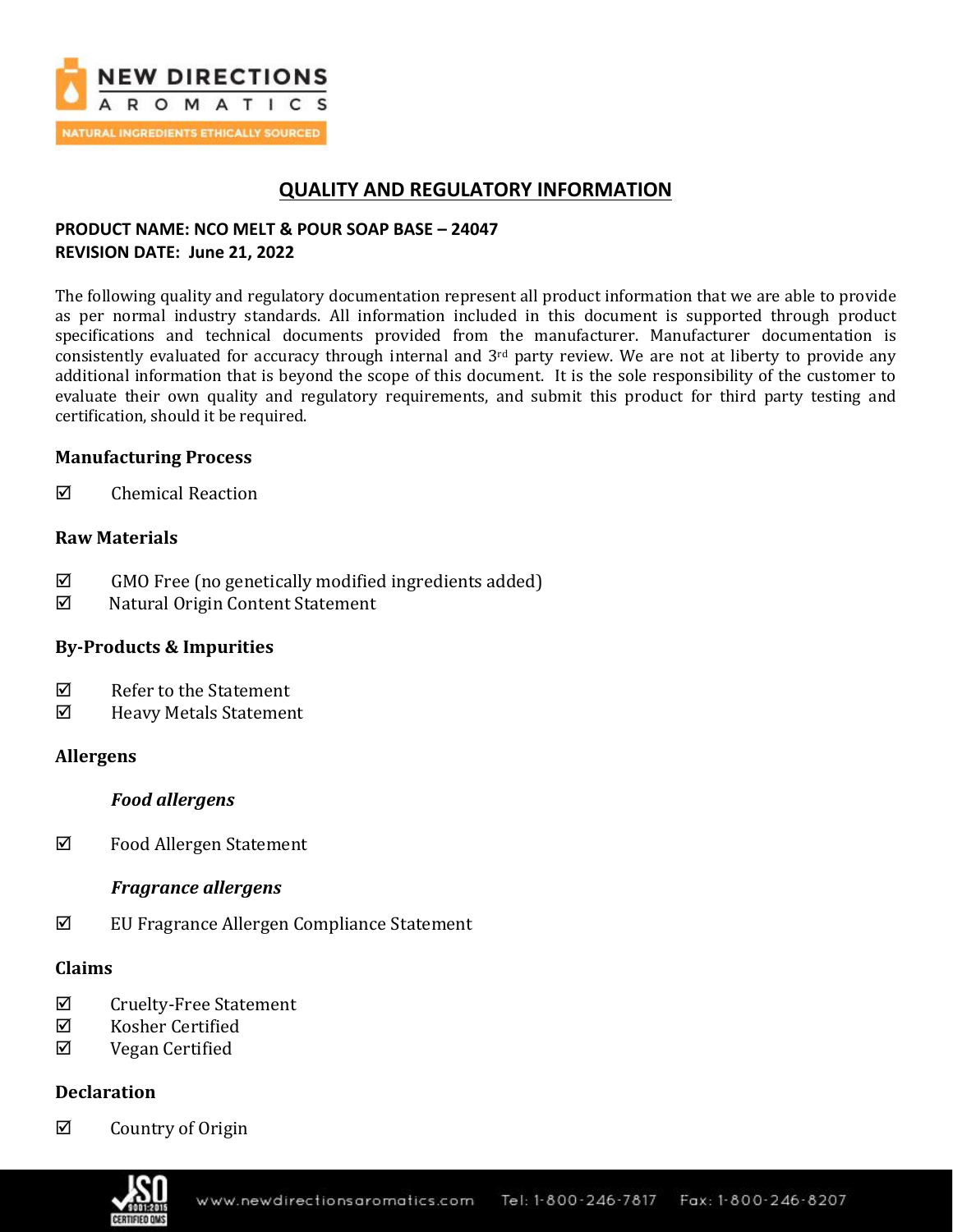

# **GMO STATEMENT**

### **PRODUCT NAME: NCO MELT & POUR SOAP BASE – 24047**

We hereby declare that, to the best of our knowledge, this product was not produced from or with GMO plant material.

### **Disclaimer & Caution:**

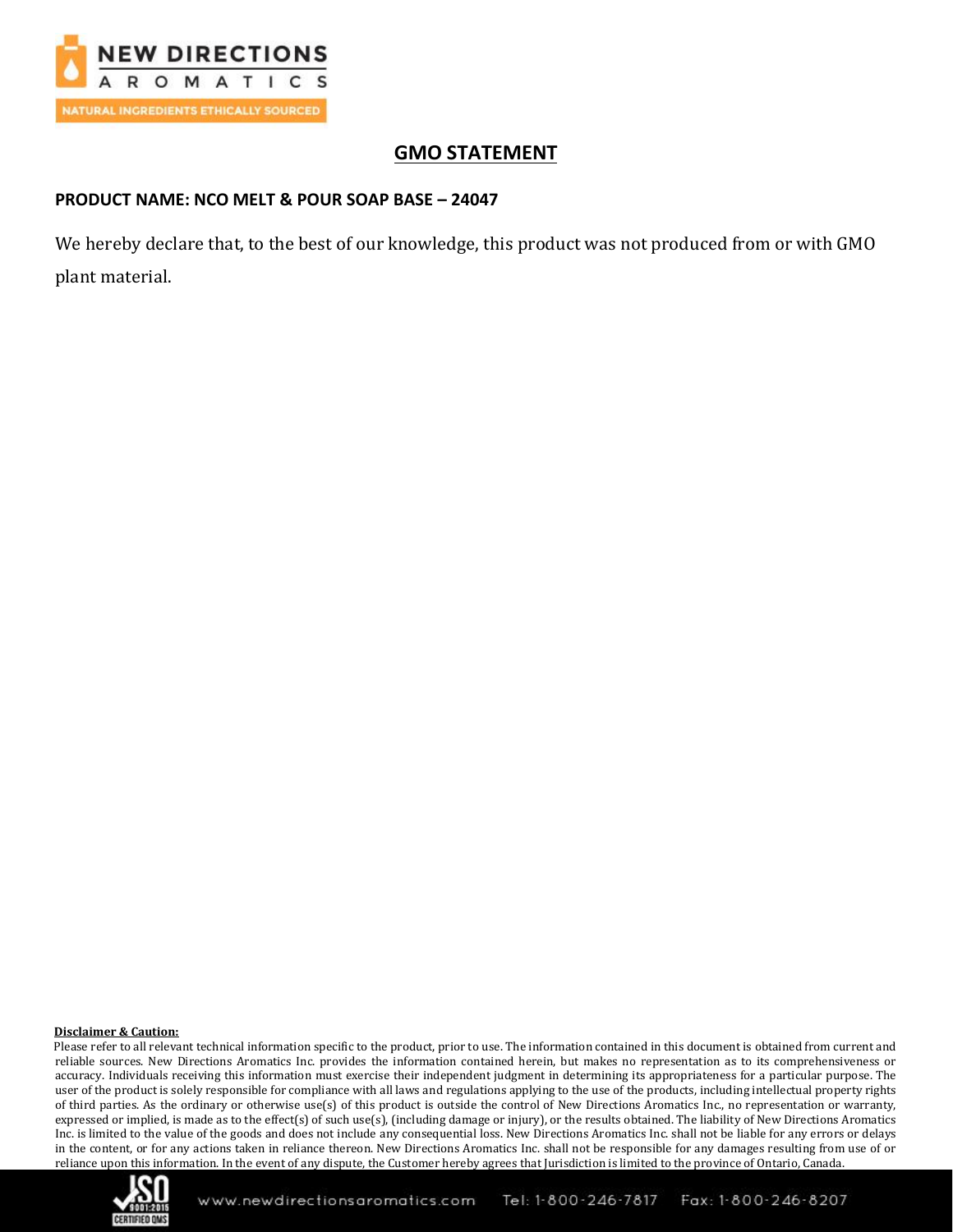

# **NATURAL ORIGIN CONTENT STATEMENT**

### **PRODUCT NAME: NCO MELT & POUR SOAP BASE – 24047**

We hereby declare that, to the best of our knowledge, this product contains that are 96.21 % from natural sources.

### **Disclaimer & Caution:**

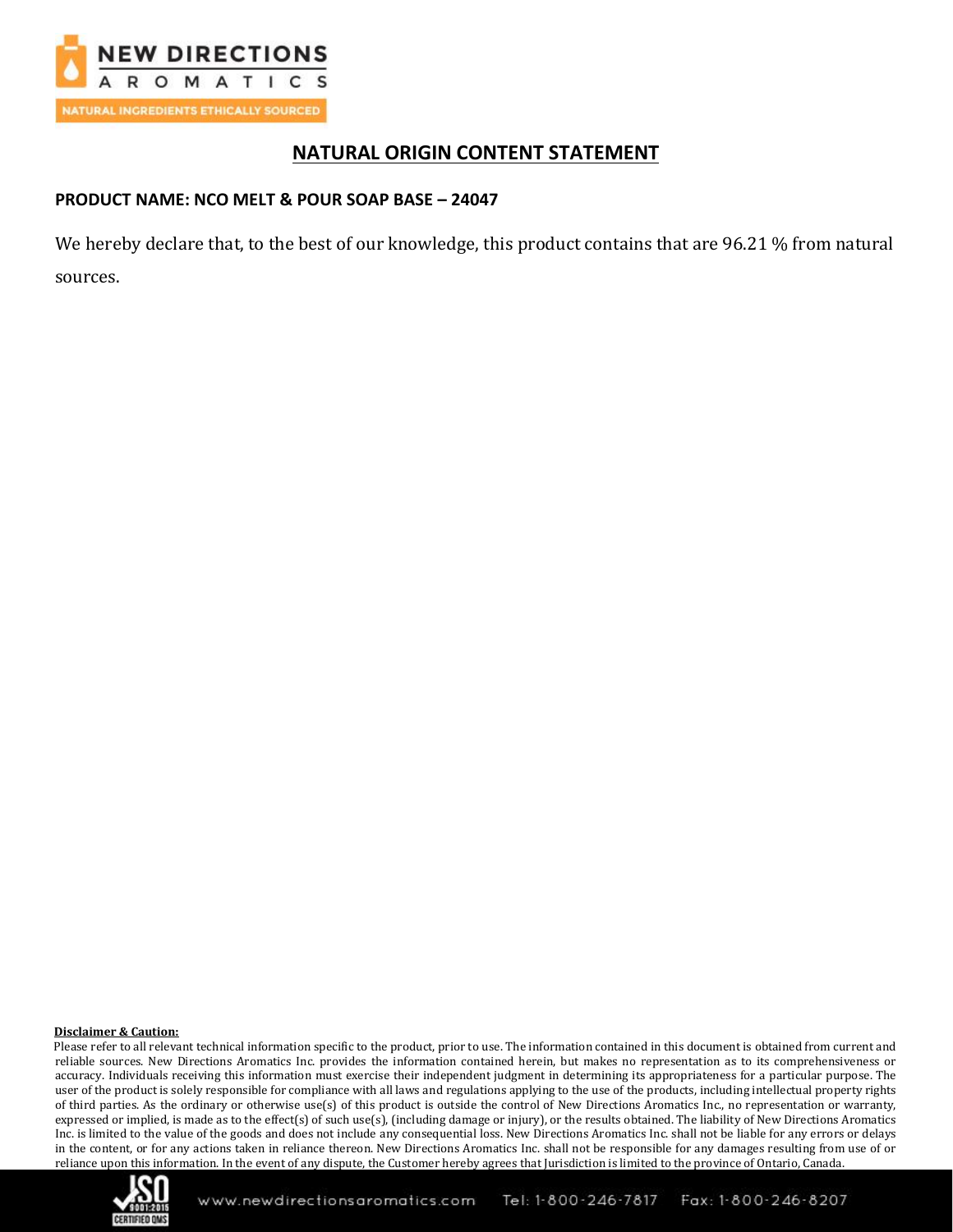

# **BY-PRODUCTS & IMPURITIES STATEMENT**

### **PRODUCT NAME: NCO MELT & POUR SOAP BASE – 24047**

We hereby declare that, to the best of our knowledge, this product does not contain any of the following by-products and impurities:

- Parabens
- Palm or palm-derived products
- Nano Material
- **Pesticides**
- VOC (Volatile Organic Compounds)
- Carcinogenic, Mutagenic, and Reprotoxic Substances

### **Disclaimer & Caution:**

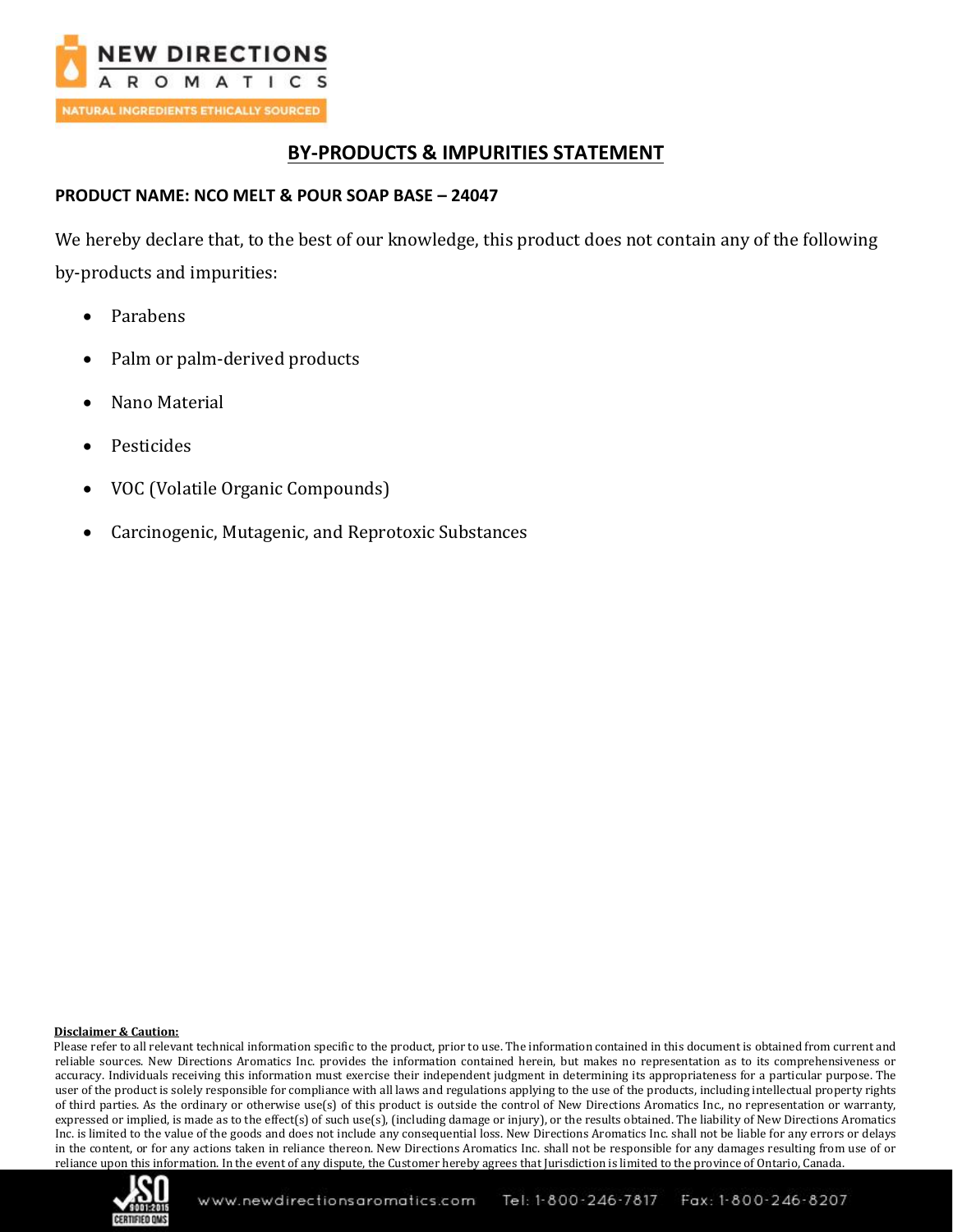

# **HEAVY METALS STATEMENT**

## **PRODUCT NAME: NCO MELT & POUR SOAP BASE – 24047**

We hereby declare that, to the best of our knowledge, based on the manufacturers confirmation traces of heavy metals are naturally present and unavoidable, therefore tolerated by EU Regulations. This product conforms with the following specifications.

• Overall content is <10 ppm

### **Disclaimer & Caution:**

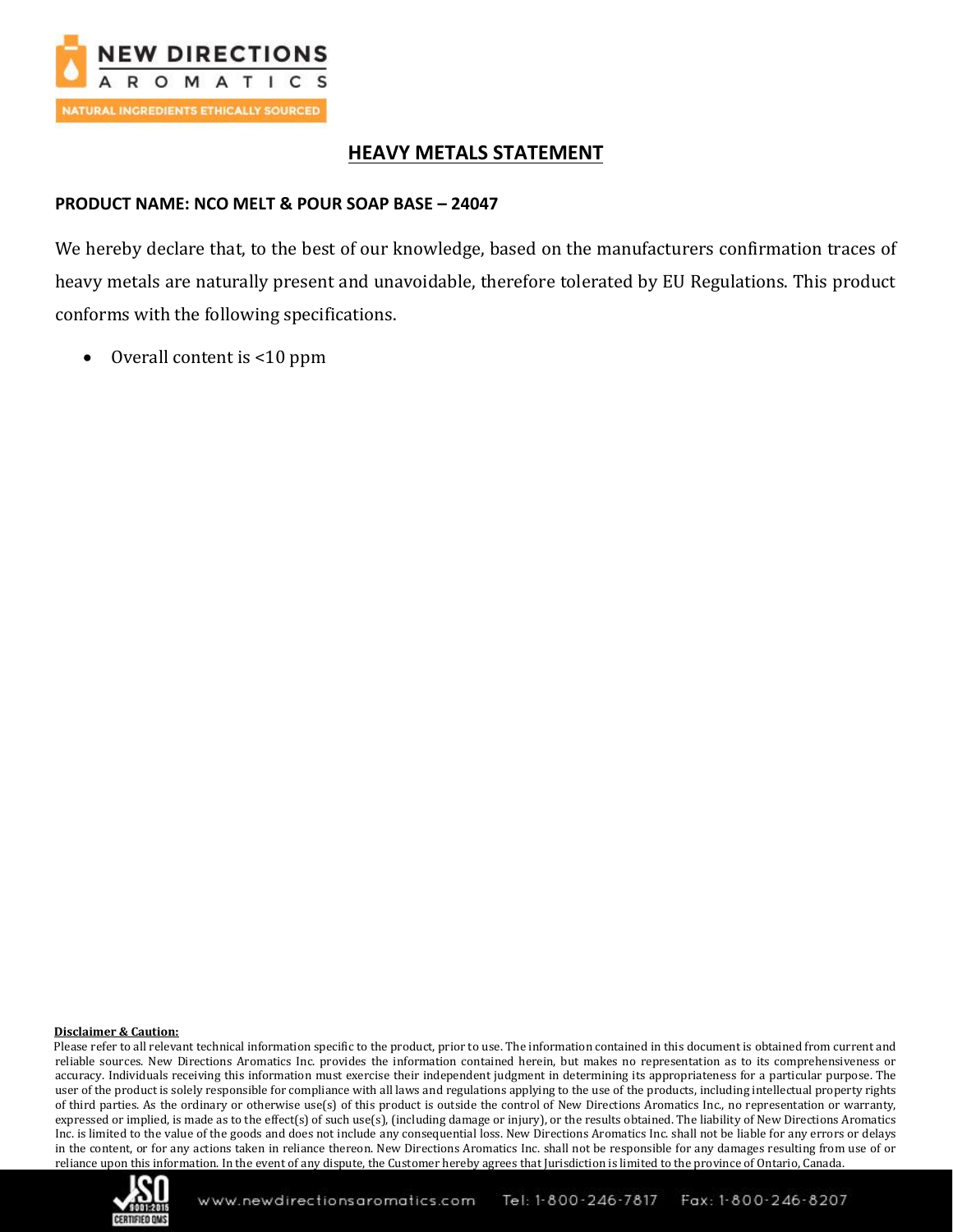

# **FOOD ALLERGEN INFORMATION**

## **PRODUCT NAME: NCO MELT & POUR SOAP BASE – 24047**

| Component                                                 | <b>Present in the product</b> |
|-----------------------------------------------------------|-------------------------------|
| Peanuts (and/or derivatives,) e.g., protein oil           | N <sub>o</sub>                |
| Tree Nuts (and/or derivatives)                            | N <sub>o</sub>                |
| Seeds (Mustard, Sesame) (and/or derivatives)              | N <sub>o</sub>                |
| Wheat, Barley, Rye, Oats, Spelt, Kamut or their hybrids   | Wheat Only                    |
| Soybeans (and/or derivatives)                             | N <sub>o</sub>                |
| Dairy (including lactose) or Eggs                         | N <sub>o</sub>                |
| Fish or their products                                    | N <sub>o</sub>                |
| Shellfish or their products                               | N <sub>o</sub>                |
| Celery (and/or derivatives)                               | N <sub>o</sub>                |
| Lupin (and/or derivatives)                                | N <sub>o</sub>                |
| Preservatives, BHA / BHT, Colour Additives or Tartrazine, | N <sub>o</sub>                |
| Sulphites (and derivatives) (added or $\geq 10$ ppm)      | N <sub>o</sub>                |
| Mollusks/products therof                                  | N <sub>o</sub>                |

### **Disclaimer & Caution:**

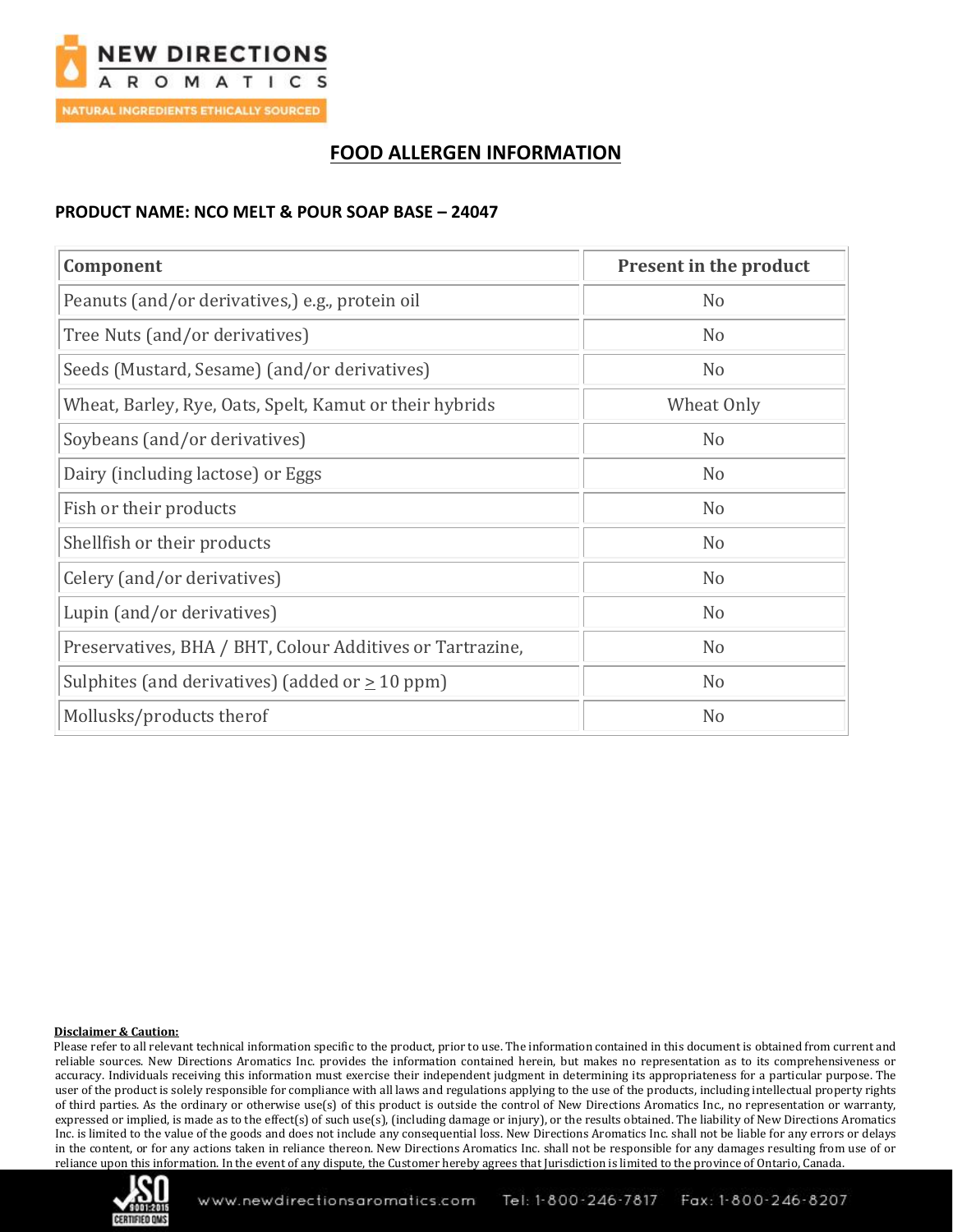

# **EU FRAGRANCE ALLERGEN COMPLIANCE STATEMENT**

## **PRODUCT NAME: NCO MELT & POUR SOAP BASE – 24047**

We hereby declare that, to the best of our knowledge, based on processing information and raw materials used, Fragrance Allergens listed in the EU Regulation 1223/2009 Annex III, NO 67-92 are not likely to be present.

### **Disclaimer & Caution:**

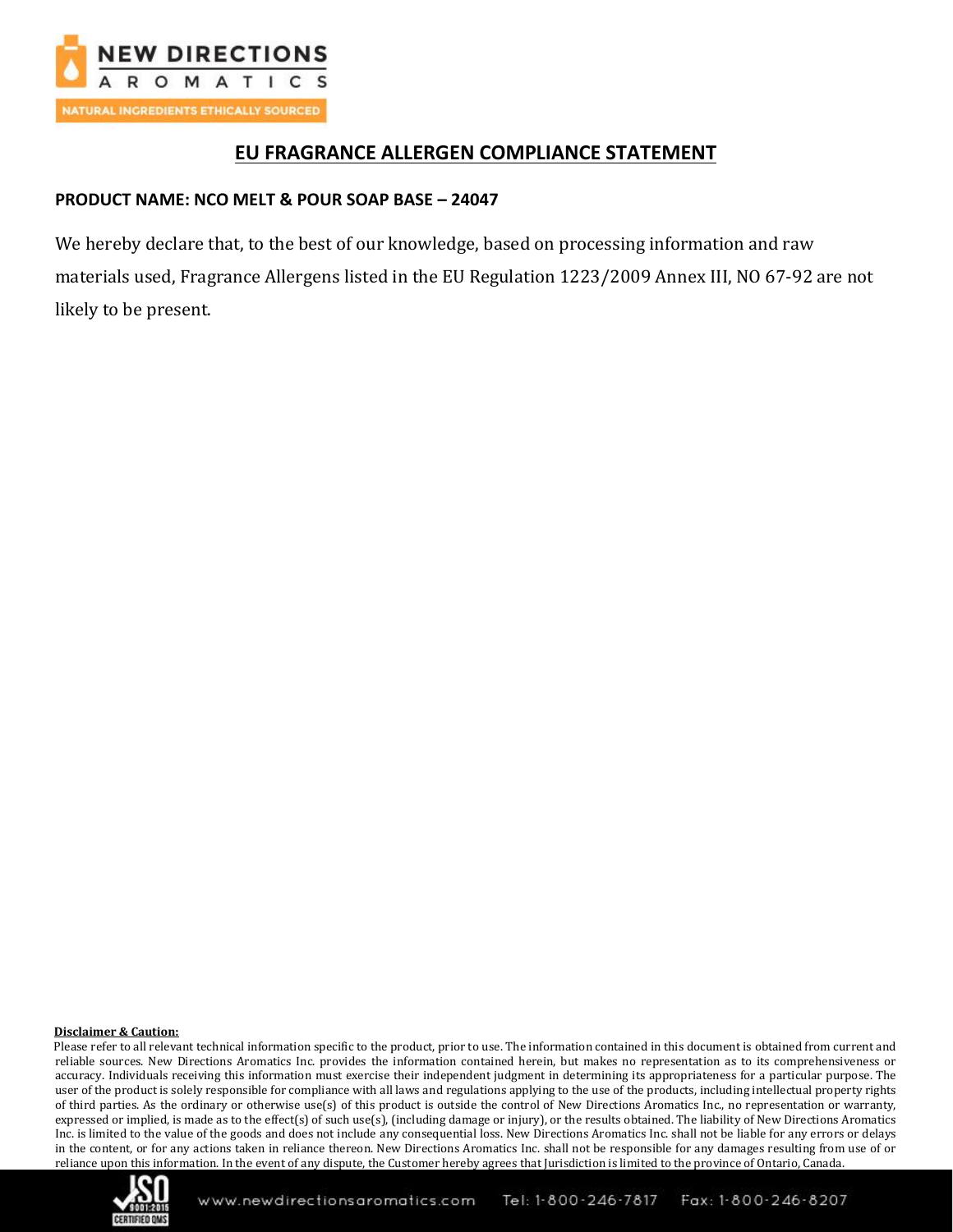

# **CRUELTY-FREE STATEMENT**

### **PRODUCT NAME: NCO MELT & POUR SOAP BASE – 24047**

We hereby declare that, to the best of our knowledge, this product has not been tested on animals.

### **Disclaimer & Caution:**

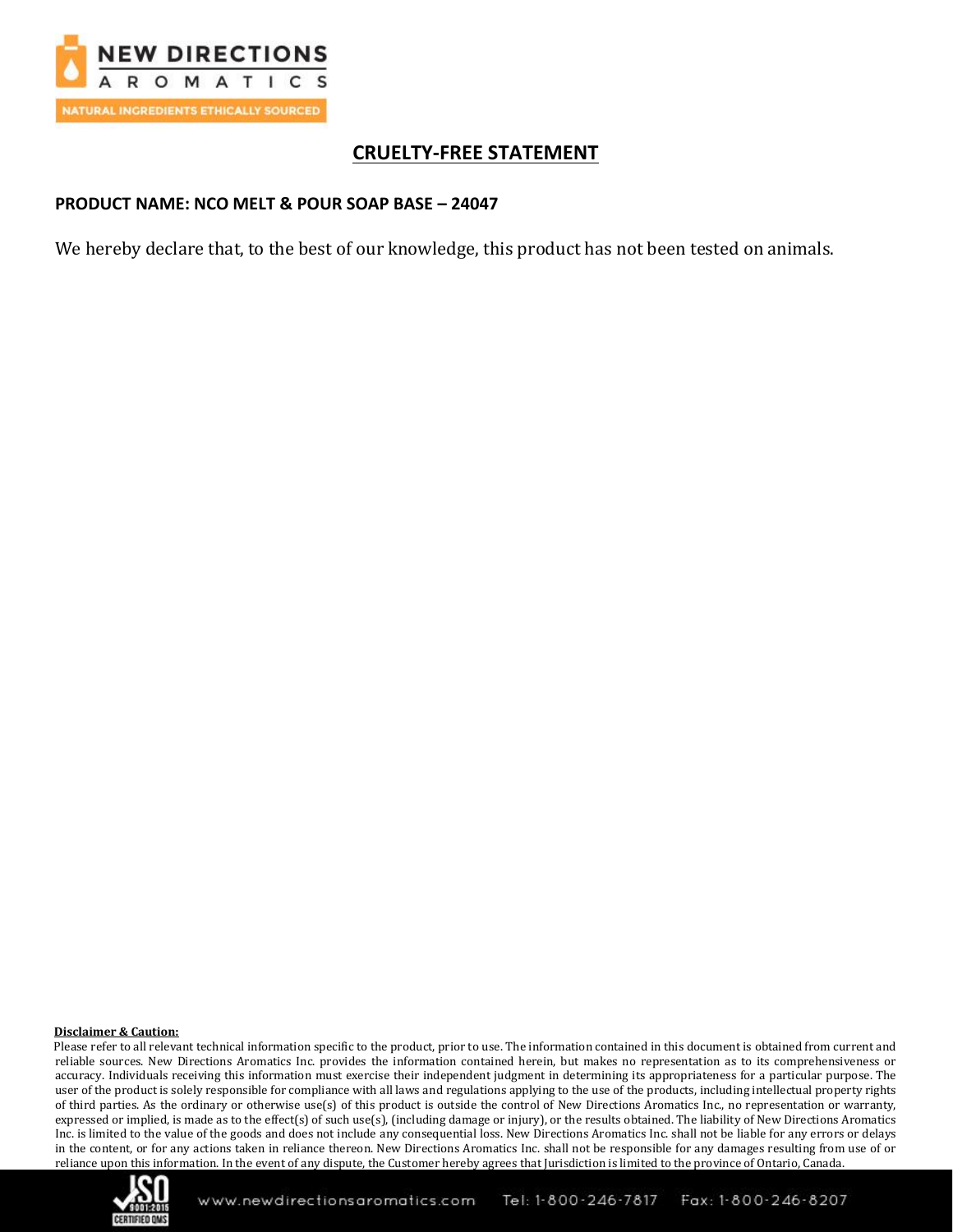

# **KOSHER STATEMENT**

## **PRODUCT NAME: NCO MELT & POUR SOAP BASE – 24047**

We hereby confirm that this product has been certified to Kosher standards.

### **Disclaimer & Caution:**

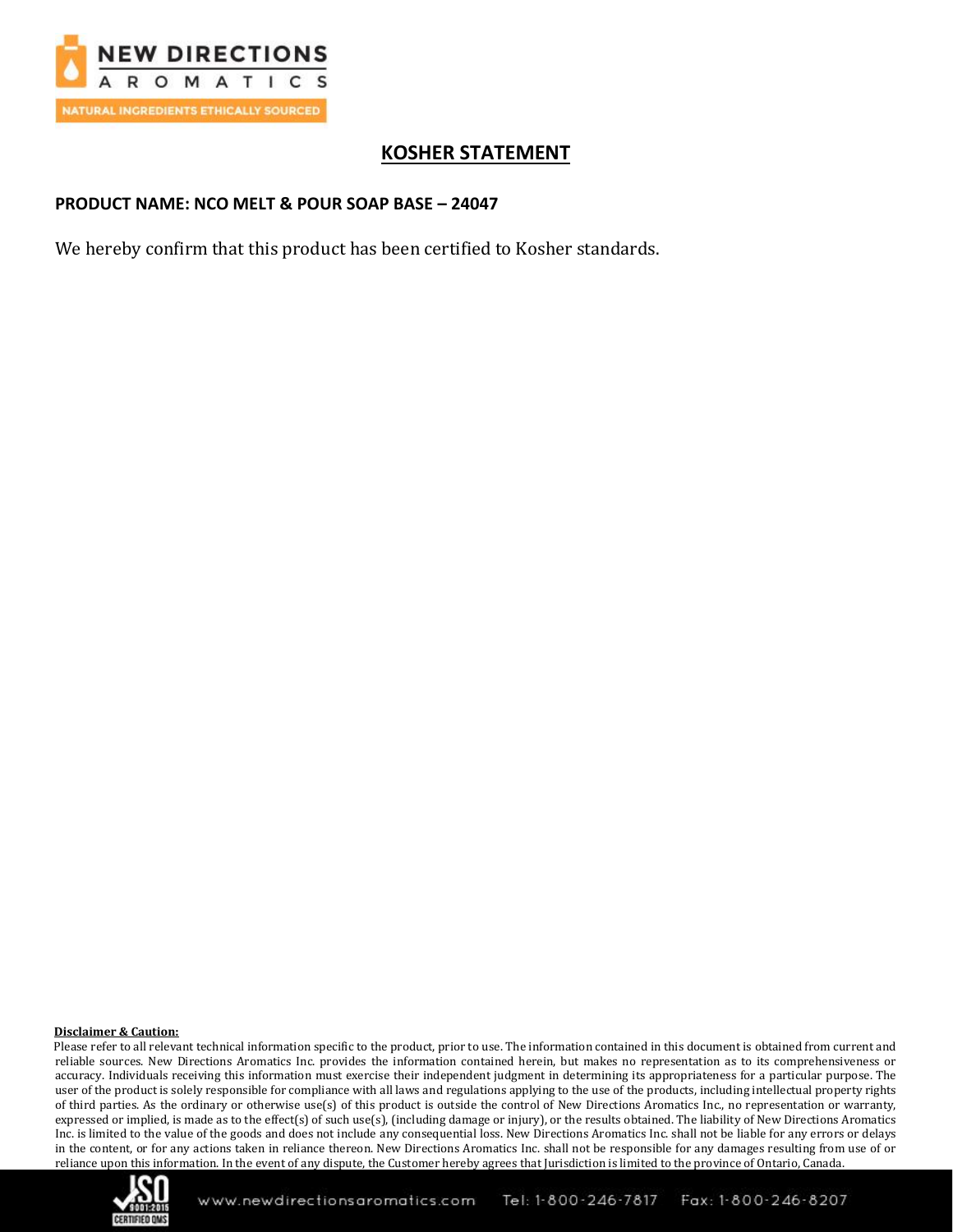

# **VEGAN STATEMENT**

### **PRODUCT NAME: NCO MELT & POUR SOAP BASE – 24047**

We hereby confirm that this product has been certified to Vegan standards.

### **Disclaimer & Caution:**